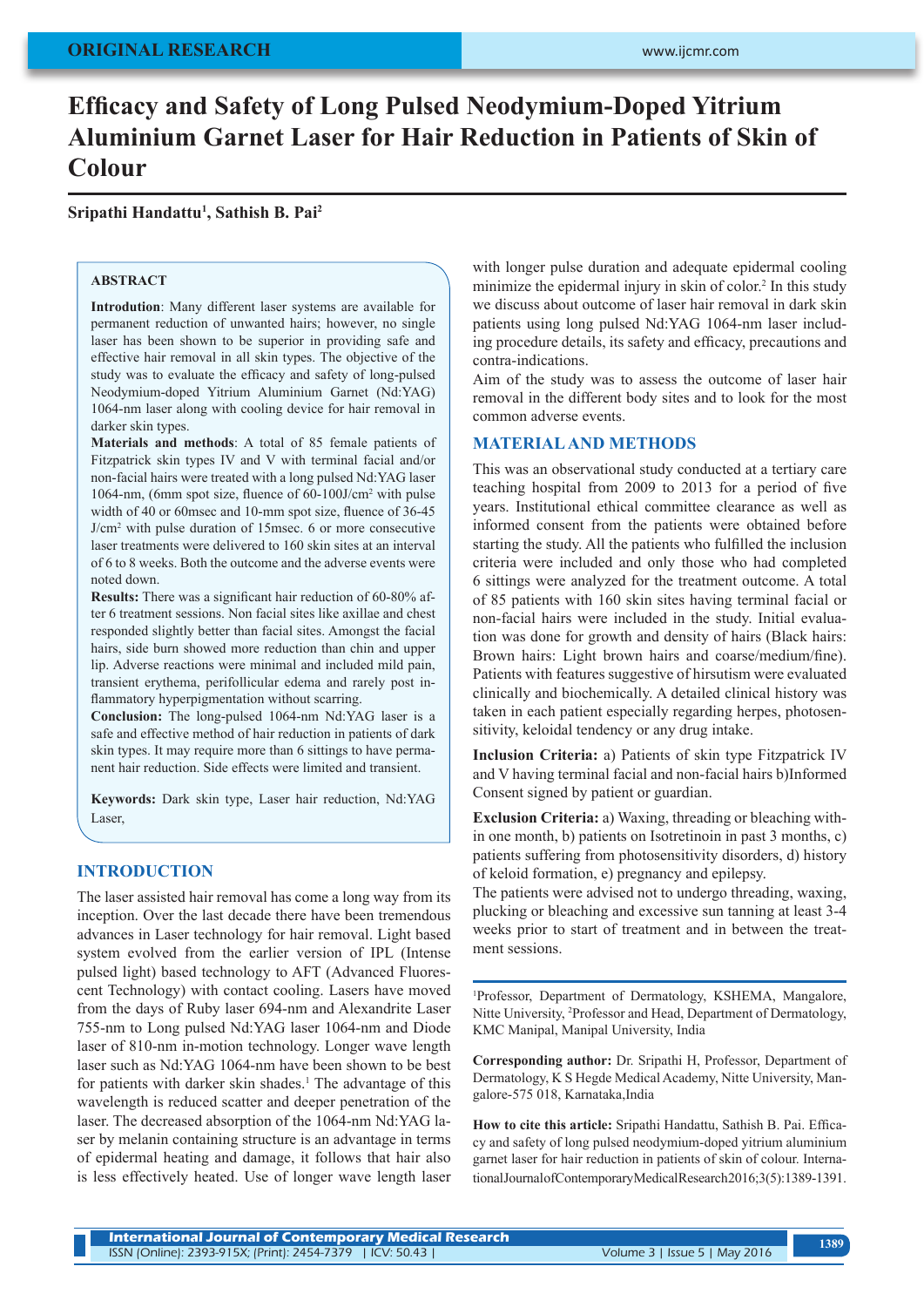After marking the treatment area with white marker, hairs were shaved close to skin and site was cleaned properly. Topical anesthetic cream was not used routinely. All the patients were treated with a long pulsed Nd:YAG laser (Harmony Laser XL from Alma Lasers, Ltd.) 1064-nm with precooling of the skin with Cryo5 Zimmer. For apprehensive patients and with darker shade of skin, a test patch was done with 6mm spot size with fluence of 60 and 70J/cm<sup>2</sup>. The patients were reassessed after 48 hours and further treatment was given.

These patients were treated with 6mm spot size, fluence of 60 to 70J/cm<sup>2</sup> with pulse width of 40 to 60 msec. Depending upon patient's response fluence was increased by 10J/cm<sup>2</sup> on subsequent sitting up to  $100$ J/cm<sup>2</sup> and pulse width reduced from 60 to 40 msec. Usually 1-2 passes were given. Non facial sites like axilla and chest were treated with 10-mm spot size, fluence of 36-45J/cm<sup>2</sup> with pulse duration of 15msec. For the initial 2-3 sessions, patients were called after 4 to 6 weeks and subsequent intervals were based on regrowth of hairs which was approximately 8 weeks. Global clinical evaluation of hair reduction using photographs of skin sites were obtained at baseline and at the end of 6 treatment sessions. Hair reduction was graded as poor for less than 25% reduction, fair for 25% to 50% reduction, good for 51% to 75% reduction, and excellent for more than 76% reduction. Outcome and adverse events, if any were recorded after each sitting. Each patient underwent at least 6 or more consecutive laser treatments.

Post treatment instructions were given to the patient like not to rub the treatment areas for next 2-3 days and regular use of sunscreens. Patient who developed marked peri-follicular edema and erythema were advised fluticasone and fucidic acid ointment for 3-5 days to prevent post inflammatory pigmentation.

# **STATISTICAL ANALYSIS**

Microsoft excel was used to generate tables. Results of the study are based on Descriptive statistics.

#### **RESULTS**

A total of 85 patients with 160 skin sites were included in the study (Table-1). Out of 70 patients undergoing laser treatment for chin, 20 (28.5%) patients showed excellent results, 44 (62.9%) patients showed good results and 6 (8.5%) patients showed fair results. Out of 40 patients who were treated for upper lip area, 10 (25.0%) showed excellent results, 24  $(60.0\%)$  showed good results and  $6(15.0\%)$  showed less than 50% improvement. Of the 35 patients who were treated for side burn, 17 (48.5%) patients showed excellent results and 18 patients (51.4%) showed good results.

All the patients (n=10) treated for axillae (Figure-1a and Figure-1b) and chest (n=5) showed excellent results.

Adverse reactions included mild pain and burning sensation in almost all patients especially while treating the upper lip area which reduced after extra cooling with the Zimmer chiller. Immediate erythema was noticed in all the treated areas. Perifollicular edema (Figure-2) was noticed especially where coarse hairs were present except over the central area of upper lip and axillae. In 6 cases there was unusual response to cold in the form of urticaria which subsided after

| <b>Site</b>                                                                    | No. of<br>sites | Improvement                  |                       |                       |
|--------------------------------------------------------------------------------|-----------------|------------------------------|-----------------------|-----------------------|
|                                                                                |                 | <b>Excellent</b><br>$> 76\%$ | Good<br>$51\% - 75\%$ | Fair<br>$25\% - 50\%$ |
| Chin                                                                           | 70              | 20                           | 44                    | 6                     |
| Upper lip                                                                      | 40              | 10                           | 24                    | 6                     |
| Side burn                                                                      | 35              | 17                           | 18                    |                       |
| Axillae                                                                        | 10              | 10                           |                       |                       |
| Chest                                                                          | 5               | 5                            |                       |                       |
| Table-1: Table showing overall results after 6 sessions of laser<br>treatment. |                 |                              |                       |                       |





**Figure-1:** (a and b) Before and after treatment photographs of axilla in a patient showing excellent results.



**Figure-2:** Perifollicular edema